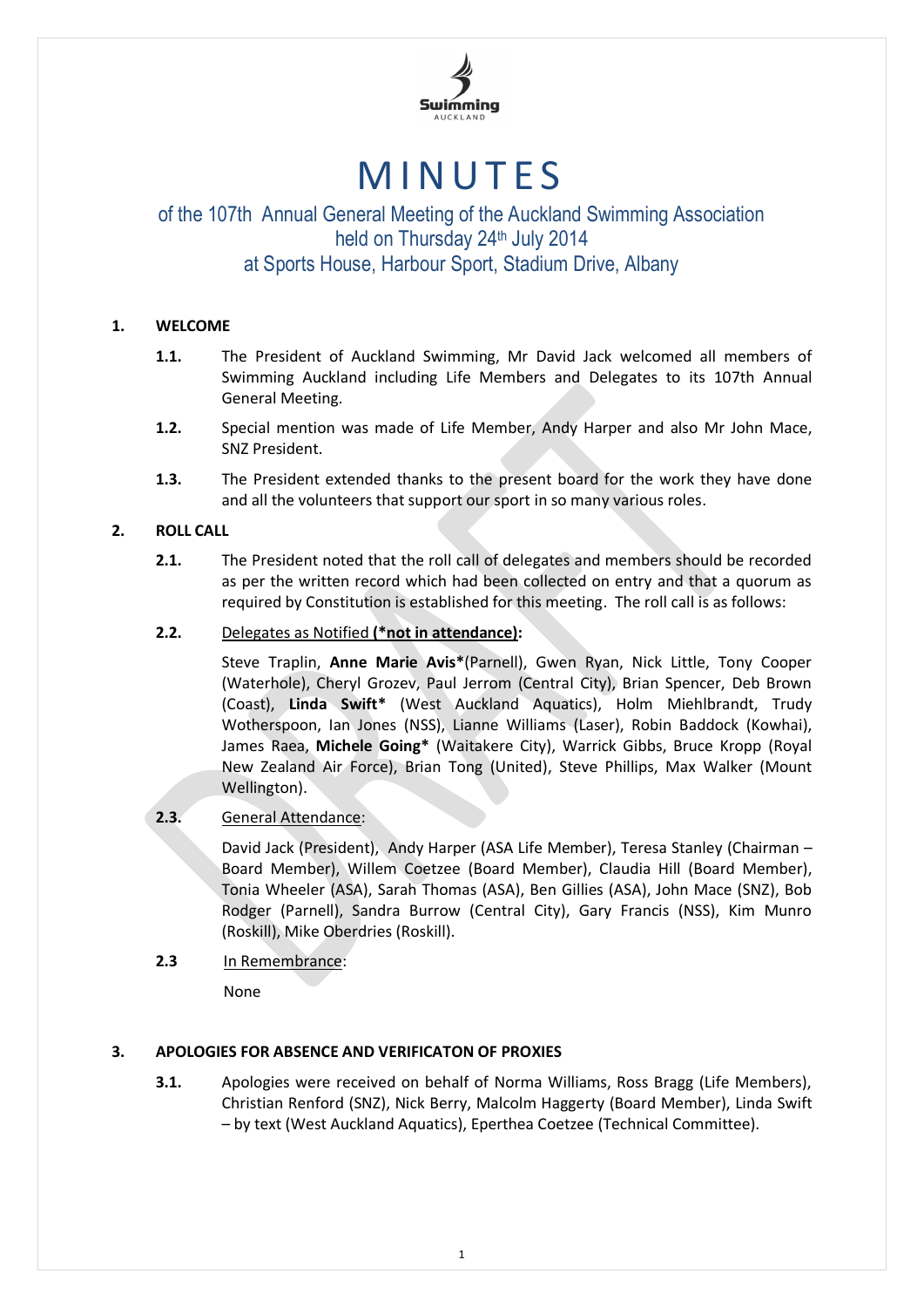# Swimmina

# **4. REVIEW OF THE MINUTES OF THE 106 th AGM**

**4.1.** The minutes of the Previous AGM held 25<sup>th</sup> July 2013 were reviewed.

**Moved** Gwen Ryan

"That the minutes of the  $106<sup>th</sup>$  Annual General Meeting be approved as a true and correct reflection of the meeting."

**Seconded** Robin Baddock

*Carried*

# **5. CONSIDERATION OF THE ASSOCIATION'S ANNUAL REPORT AND FINANCIAL STATEMENTS FOR YEAR ENDING 30 APRIL 2014, as found in the Annual Report together with the appended Operating Budget for 2014/15. Address by Chair of the Board - Teresa Stanley**

- **5.1.** Ms Teresa Stanley reported on the key issues of book depreciation, lack of grants awarded to assist with pool hire. ASA outstanding creditors have been paid since the financial statements prepared.
- **5.2.** The Chair expressed thanks to the Association's Executive Officer, Brian Palmer and the Palmer family. Brian's business acumen and processes have had a big impact for Auckland Swimming including establishing the Auckland Swimming League.
- **5.3.** Thanks and welcome was extended to Sarah Thomas, who offers new skill sets to the ASA, and the office staff Ben Gillies and Hayley Palmer who are doing a tremendous job.
- **5.4.** Swimming New Zealand have a new constitution and a new drafted Regional constitution. ASA will call a Special General Meeting in approximately September / October to adopt the new Regional Constitution which is currently a standard document for all Regions and ASA will need to ensure all policies are relevant to our Region. No new drafted club constitution has been made available yet.
- **5.5.** The Chair thanked the Board Members and Club Members for giving her the opportunity to serve as Chair and wishes the organisation all the very best for the future.
- *5.6.* Max Walker spoke about the "free pools policy" mentioned in the Chairman's Report, stating it was difficult to pass on the reduced cost to it's members due to not relying on grant applications but still incurring coaches fees. TS responded stating that when questioned by Auckland Council each club will need to state the reason for not being able to pass on this discount.
- *5.7.* Chairs Report including the Association's accounts were proposed for acceptance:

*Carried*

**Moved** Teresa Stanley

**Seconded** Robin Baddock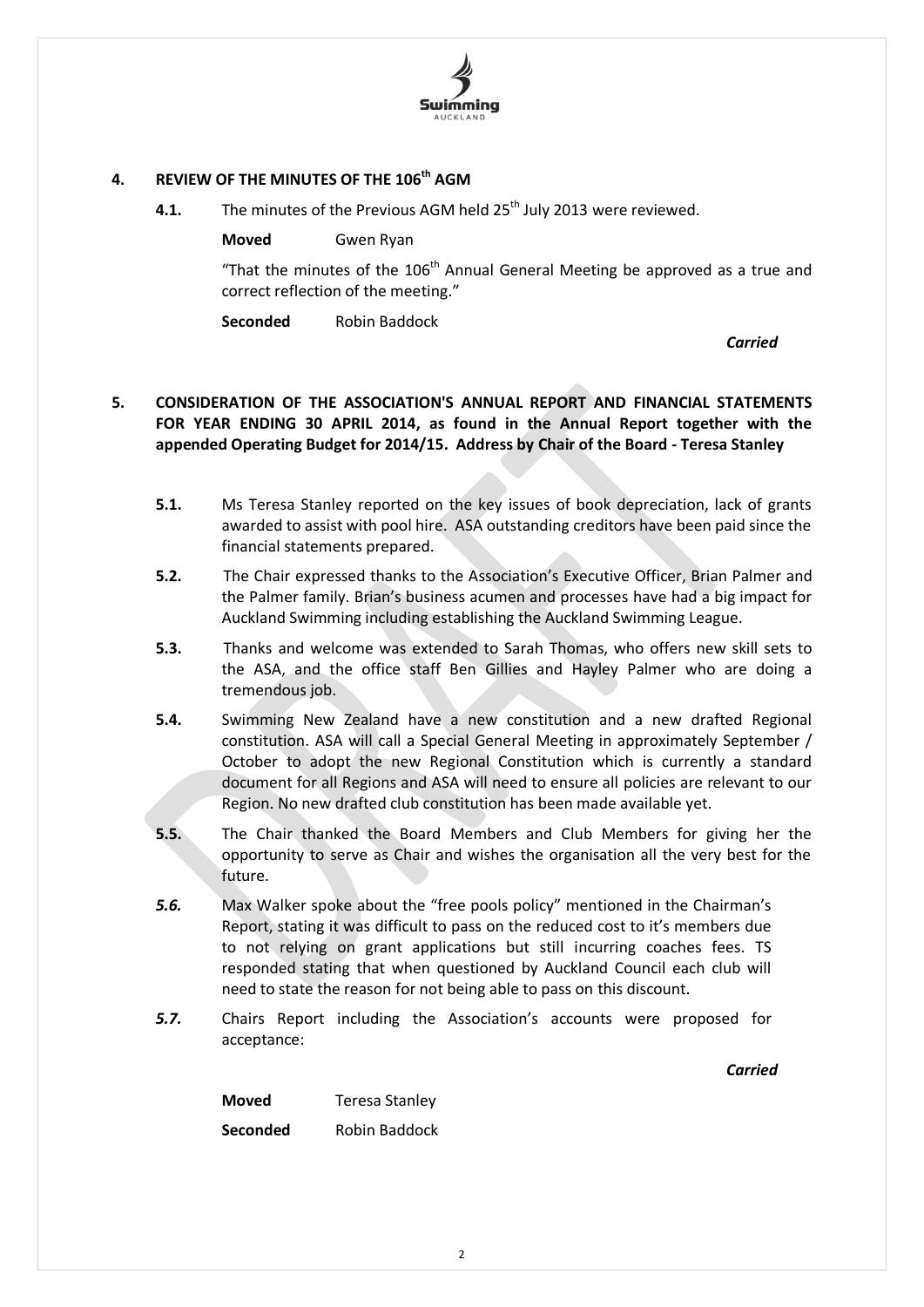

#### **6.0 EO REPORT**

- **6.1** The EO welcomed the delegates and invited guests to the AGM and was conscious not to talk for too long in order to allow us time to get home to watch the Commonwealth Games, wishing all New Zealand swimmers success.
- **6.2** A big thank you to the club volunteers in their many roles supporting our sport, but especially to those volunteers who no longer have children participating in swimming but remain involved.
- **6.3** Thank you to the Board for the opportunity to serve as EO and for the support they have offered me since commencing the role. Thank you also to Hayley Palmer for all her hard work and wish her well as she moves forward.
- **6.4** Since writing the EO report, two further grants have been secured enabling ASA to purchase four new touch pads and four new 50m lane ropes with storage reel.

*Carried*

**Moved** Gwen Ryan **Seconded** Willem Coetzee

# **7.0 ELECTION OF OFFICERS**

**7.1** Three Board vacancies exist, both Willem Coetzee and Gwen Ryan have been nominated to be re-elected to serve. With our current constitution we offer eight board positions, with the new Regional constitution only six Board positions are available. It was decided as no further nominations were received to implement this policy with immediate effect.

|     |                   |                       | <b>Carried</b> |
|-----|-------------------|-----------------------|----------------|
|     | <b>Moved</b>      | <b>Robin Baddock</b>  |                |
|     | <b>Seconded</b>   | <b>Teresa Stanley</b> |                |
|     | <b>Office</b>     | <b>Nominee</b>        |                |
| 7.2 | <b>President:</b> | David Jack            |                |
|     | Proposed:         | T Stanley             |                |
|     | Second:           | W Coetzee             |                |
|     |                   |                       | <b>Carried</b> |
|     | Registrar:        | Tonia Wheeler         |                |
|     |                   |                       | <b>Carried</b> |

#### **7.3 Life Membership & Awards Committee**

There are vacancies created by rotation, two vacancies for life members, nominations for David Jack and Sandra Burrow received and one vacancy for a service awards member, nominations Brian Tong.

| Proposed: | David Jack            |
|-----------|-----------------------|
| Seconded: | <b>Teresa Stanley</b> |

*Carried*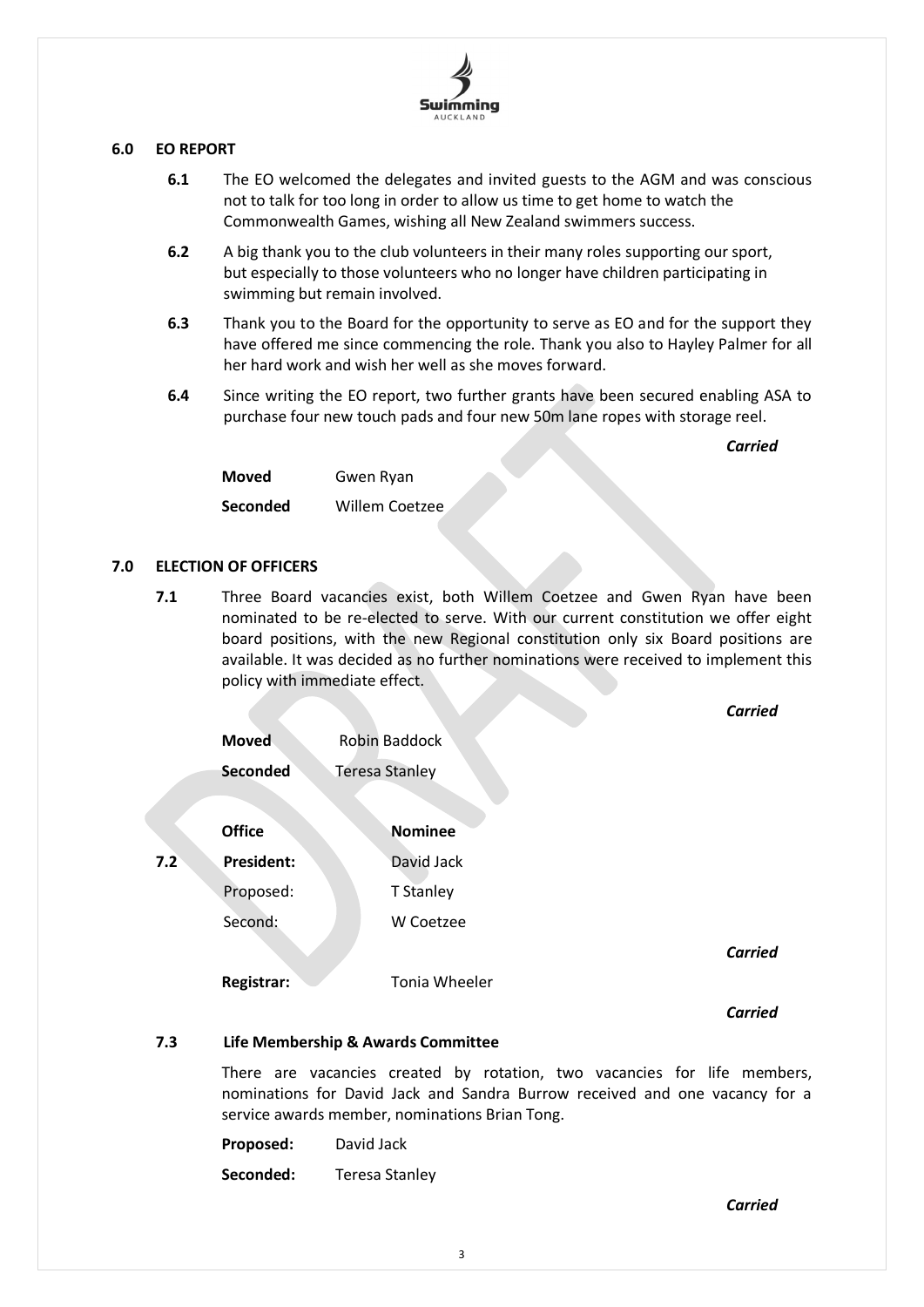

**7.4 Other candidates (all unopposed) were appointed to various committees and offices**

#### **Competitive Swim Group**

Elected Positions: Election of two members, CSG Committee

Gwen Ryan

Sandra Burrow

Glenn Hamblyn

*Carried Elected*

#### **Events Management Group**

Elected Positions:

David Priscott

Toni Bayliffe

Nomination from the floor for Claudia Hill and James Raea

**Proposed:** Brian Tong

**Seconded:** Max Walker

*Carried Elected*

#### **Technical Group**

Elected Positions:

Ross Bragg

Alan Draisey

Eperthea Coetzee

Tony Cooper

Claudia Hill

*Carried*

*Elected*

#### **Technology Group**

No nominations received. Technical group to confirm to EO that the existing Technology Group are willing to continue is this group.

2013/14 Technology Group comprised of:

Tim Draisey

Jo Draisey

Matt Foy